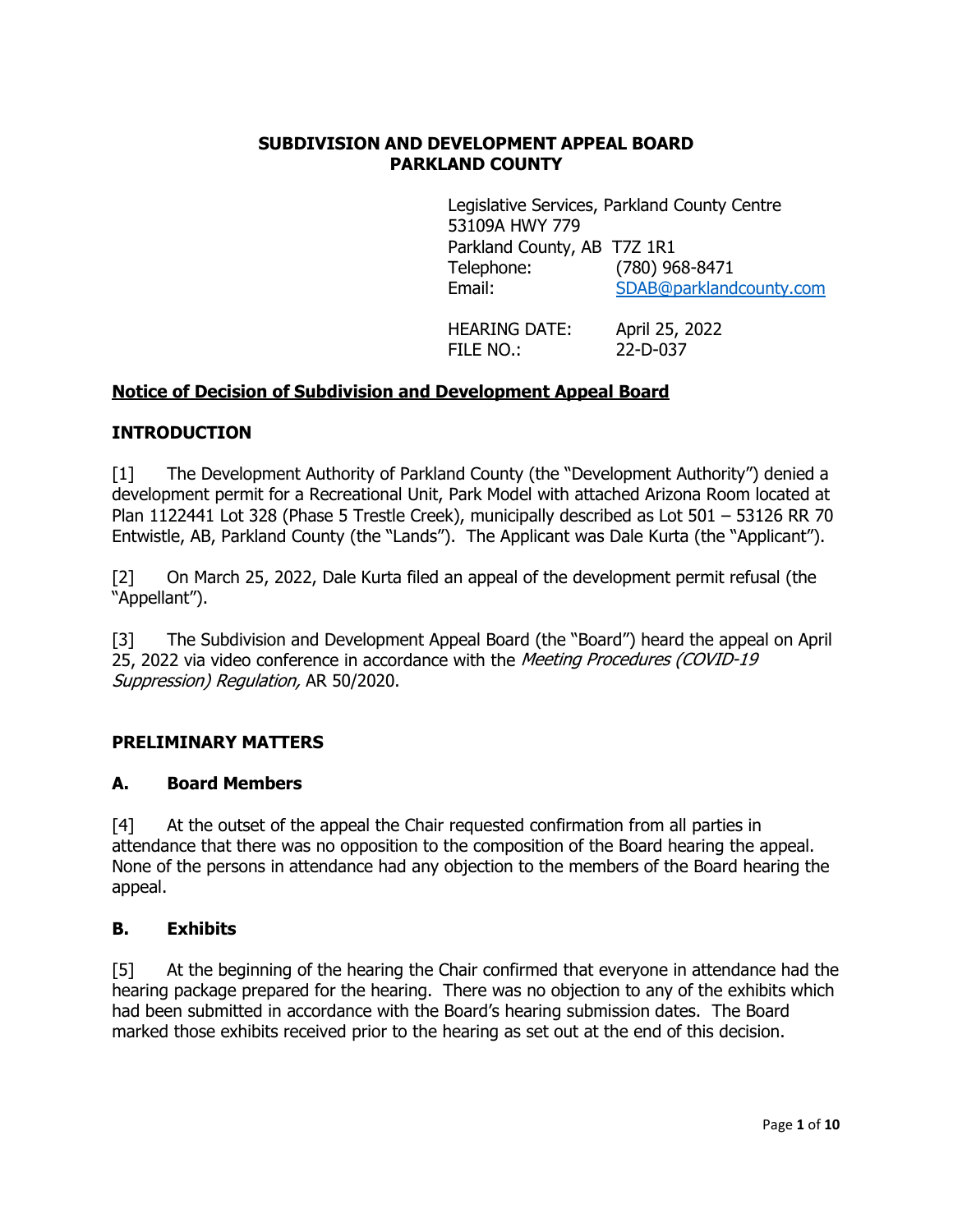[6] During the hearing, the Board received additional photographs from the Appellant. There were no objections to the Board receiving these exhibits. The Board has marked the photographs as an exhibit as set out at the end of this decision.

### **C. Miscellaneous**

[7] The appeal was filed in time, in accordance with section 686 of the *Municipal* Government Act, RSA 2000, c M-26 (the "MGA").

[8] The Board is satisfied that it has jurisdiction to deal with this matter. There were no objections to the proposed hearing process. There were no preliminary matters raised at the beginning of the hearing.

### **DECISION OF THE SUBDIVISION AND DEVELOPMENT APPEAL BOARD**

[9] The Board allows the appeal and revokes the Development Authority's decision to refuse the development permit. The Board issues the development permit in accordance with the revised plans for the Park Model as submitted by the Appellant.

### **SUMMARY OF HEARING**

[10] The following is a brief summary of the oral and written evidence submitted to the Board. At the beginning of the hearing, the Board indicated that it had reviewed all the written submissions filed in advance of the hearing.

#### **Development Authority**

[11] The Lands are located at 501 – 53126 Range Road 70, legally described as Plan 1122441, Unit 328 and is within the Trestle Creek Golf Resort, Entwistle, AB, Parkland County (the "Lands").

[12] The appellant, Dale Kurta, is appealing the decision of the Development Authority of Parkland County to refuse a development permit application made by the appellant for a Park Model with attached Arizona Room.

[13] The Development Authority reviewed the application and refused it on the grounds that it does not comply with Land Use Bylaw 2017-18 (the "Land Use Bylaw").

[14] The Development Authority submits that the refusal be upheld, and this appeal be dismissed.

[15] The Lands are located within the Bareland Recreational Resort District.

[16] The Lands are within a High Priority Landscape as outlined in Section 7.1.5 of the Municipal Development Plan ("MDP").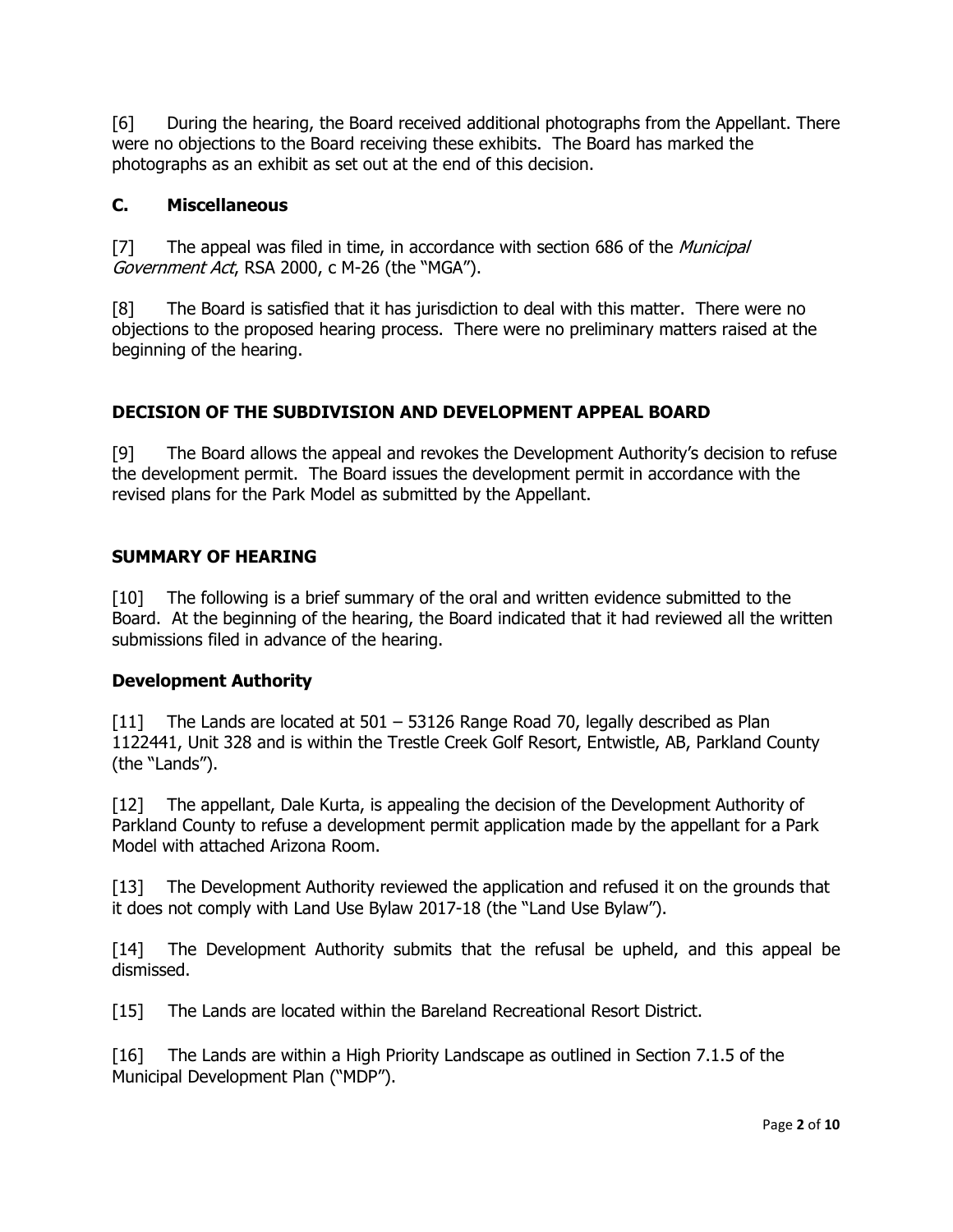[17] The Lands are also within Prime Agricultural Area – Priority Area West as identified in Figure 9, Section 4.2 of the MDP.

[18] The Lands are within the Wabamun / Pembina Prime Recreation / Tourism Area as identified in Figure 11, Section 8.2 of the MDP. Section 8.2 supports a concentration of resort, tourism, recreation amenities and other supportive uses.

[19] The Lands are not subject to an Area Structure Plan.

[20] The Lands are within the regionally significant Sturgeon River Headwaters Environmentally Significant Area ("ESA") as defined in the Environmental Conservation Master Plan. The Sturgeon River Headwaters ESA is considered to have a moderate Environmental Sensitivity with the presence of rare plants, potential for erosion, and groundwater contamination.

[21] The following items were submitted by the Applicant to the Development Authority in support of their application:

- 1. Site Plan
- 2. Floor Plans
- 3. Building Elevation Drawings<br>4. Cross Section
- 4. Cross Section

[22] The application for a Park Model with attached Arizona Room was received on February 11, 2022, deemed complete on February 28, 2022, and was refused on March 23, 2022.

[23] The proposed development was determined by the Development Authority not to meet the definition of a Recreational Unit, Park Model as per Section 20.3 of the Land Use Bylaw.

[24] Upon review of the application the Development Authority determined the Use Class to be Manufactured Home, Double Wide as defined in Section 20.3 of the Land Use Bylaw.

[25] The Development Authority determined the proposed development does not meet the standards of the listed definition for Recreational Unit, Park Model as per Section 20.3 of the Land Use Bylaw. The proposed Park Model is not constructed to stand as its own self-contained unit, requiring the addition of the Arizona Room in order to form a single unit. The elevation drawings included with the application show that the Park Model is constructed without a door and with a wall of the structure not completed in the area to be connected to the Arizona Room. The Park Model cannot stand on its own as a self-contained unit. The proposed development with the addition is not built on a single chassis.

[26] The Development Authority determined that the Arizona Room was exclusively devoted to the Park Model as per Sections 11.1.1 and 20.2 of the Land Use Bylaw. However, the Development Authority determined that the Arizona Room did not meet the regulations for an Accessory Use in Section 11.1.5 of the Land Use Bylaw.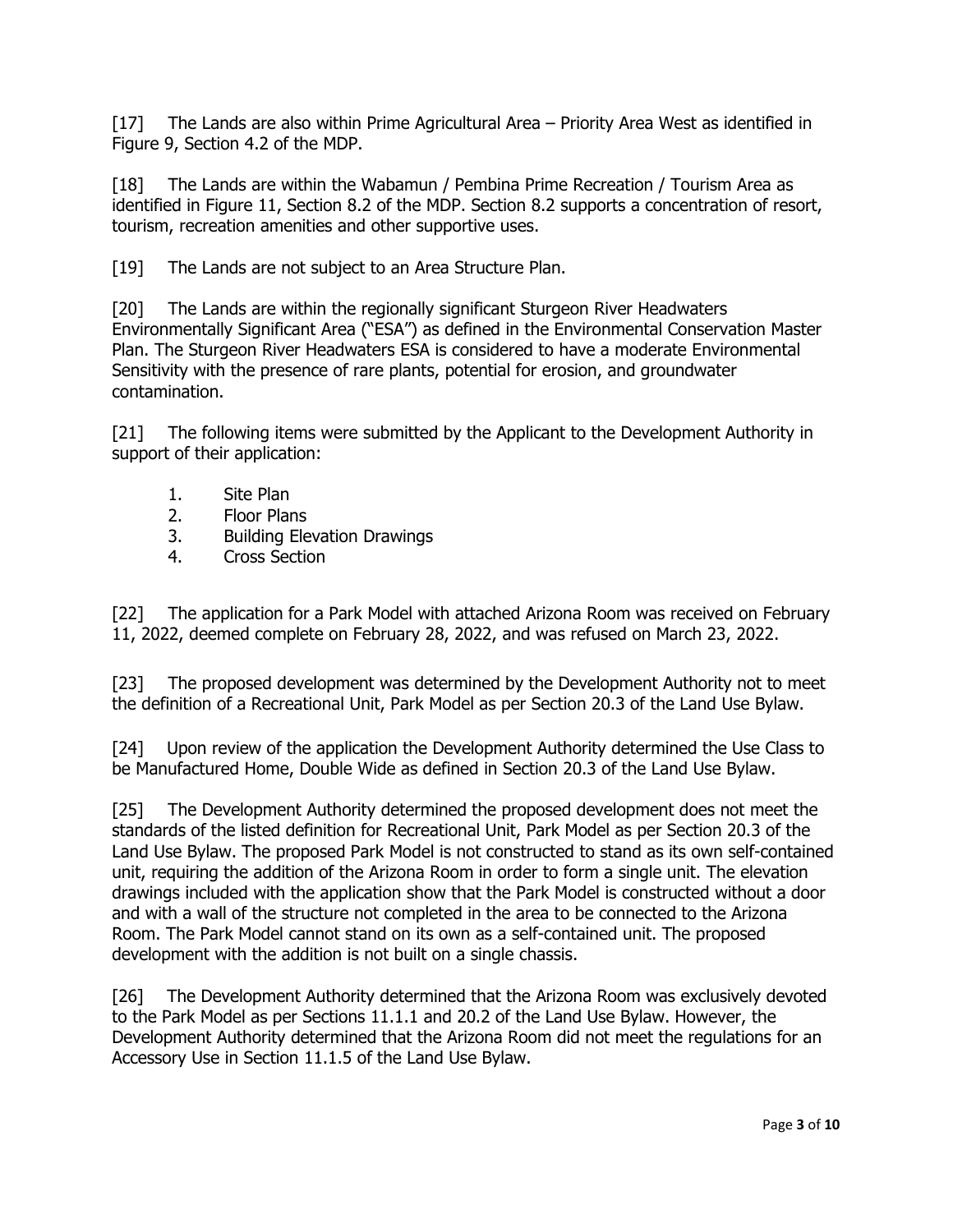[27] The Arizona Room will be attached as an addition to the incomplete Park Model and will therefore be considered part of the Park Model as per Section 11.1.5 of the Land Use Bylaw. Section 11.1.5 states that "accessory buildings attached to the Principal Building are considered to be part of the Principal Building and shall comply with the Setbacks applicable to the Principal Building for the applicable land use district."

[28] As per Section 20.3 of the Land Use Bylaw, Manufactured Home, Double Wide is considered a Single Detached Dwelling.

[29] Dwelling, Single Detached is a discretionary use on the Lands as outlined in Section 5.1.2 of the Land Use Bylaw. The fundamental use provision in Section 5.1.2(a)(i) limits the development of a Dwelling, Single Detached to pre-existing structures.

[30] The Development Authority stated that, on its initial review, the revised plans for the Park Model proposed by the Appellant would meet the definition of Recreational Vehicle, Park Model in the Land Use Bylaw.

[31] The Development Authority stated that the Arizona Room should not be considered an Accessory Use to the Park Model. An Accessory Use should be secondary in nature to the principal use.

[32] Accessory Uses are not usually connected in the manner in the proposed development with heating and ducting connecting the two. Accessory Uses typically are not heated or have their own source of heat. The Development Authority further noted that the size of the Arizona Room was approximately the same size as the Park Model.

[33] The Development Authority stated that the proposed development did not exceed the 65% site coverage limit in Section 5.1(4)(c) of the Land Use Bylaw.

[34] In refusing the Development Permit the Development Authority identified, based on the site plan, that the proposed development has a side setback of 1.0 m from the east property line adjacent to the internal roadway and does not conform with the required 1.5 m setback for external parcels as per Section 5.1.4(a)(v). The Development Authority considered the purpose of the setback from an internal road to be for safety and visibility along the roadway.

[35] The Development Authority stated that the Arizona Room exceeded the height restriction for Accessory Uses in the Bareland Recreational Resort District. Section 5.1(5)(c) of the Land Use Bylaw limits Accessory Buildings to one story and provides that Accessory Buildings cannot be more than 3.5 m in height from the inside wall grade to the peak of the roof.

[36] In response to questions from the Board, the Development Authority clarified how it measured the height of the Arizona Room from the inside wall grade to the peak of the roof and submitted that the height of the proposed Arizona Room was 3.54 m from the inside wall grade to the peak of the roof. The Development Authority stated that there were no limits on the length of an Accessory Building under the Land Use Bylaw.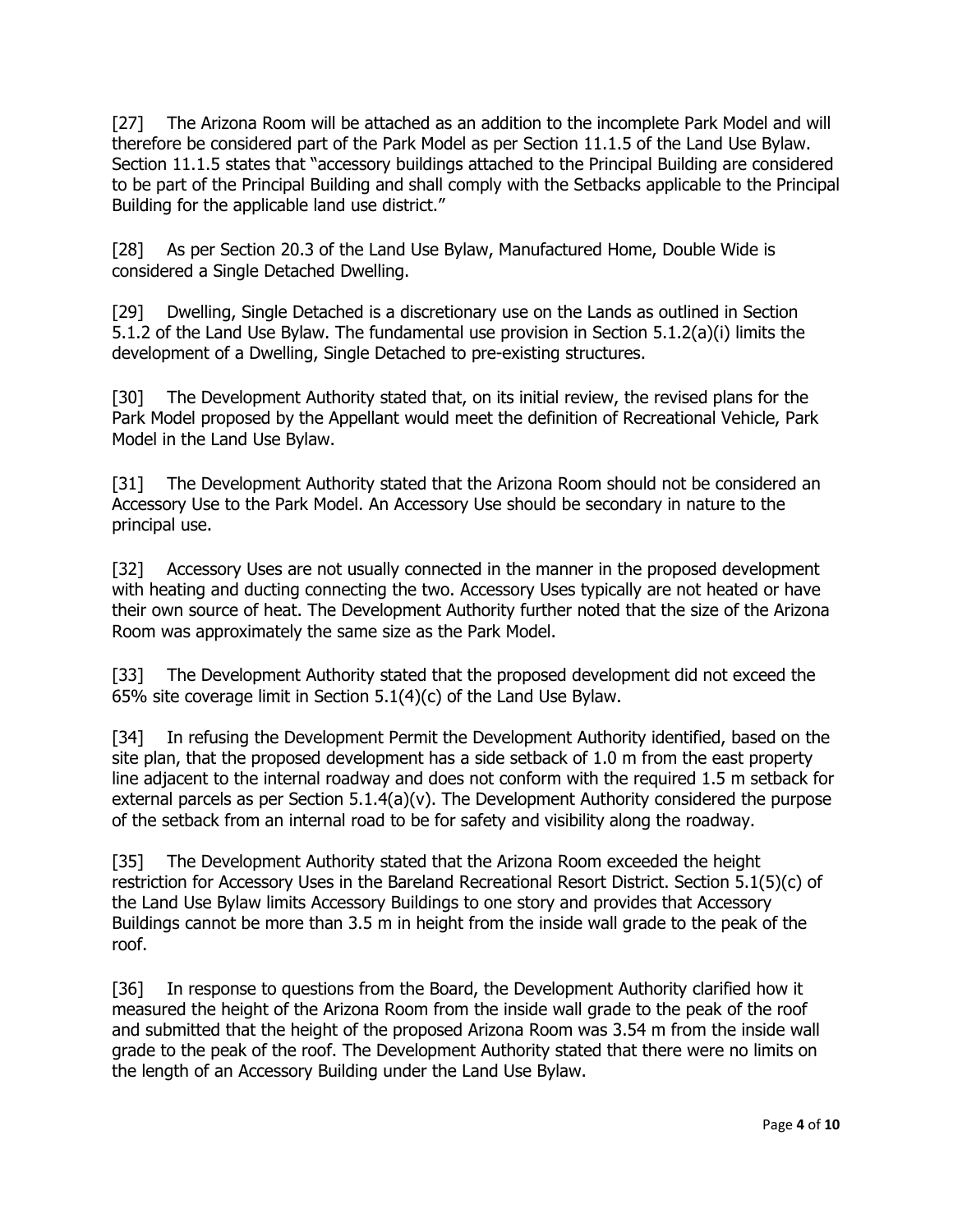[37] The Development Authority stated it does not consider other variances issued on neighbouring parcels when determining if a variance should be granted. The Development Authority could not confirm if variances to the side yard setback had been granted to other parcels in the Trestle Creek Golf Resort.

[38] The Development Authority submits that the Subdivision and Development Appeal Board uphold the decision of the Development Authority and refuse the appeal.

# **Appellant Dale Kurta**

[39] The Appellant, Dale Kurta, submitted revised elevation plans for the Park Model which show the Park Model as a fully contained unit with a separate door and sliding door into the Park Model. The Appellant advised that with these changes, the Park Model meets the CSA Z-241 Standard.

[40] In respect of the requested variance from the 1.5 m setback from the internal roadway to a 1.0 m setback, the Appellant advised that the setback was required due to the shape of the parcel which only has a 38 foot frontage.

[41] The roadway adjacent to the parcel is an interior roadway for the Trestle Creek Golf Resort and not a County road. The Appellant stated that the common amenity area between the parcel and the internal roadway is approximately 8 feet wide and has spruce trees planted on it. The Appellant provided photographs showing the common amenity area between the parcel and the internal roadway. The Appellant stated that with the common amenity area, there would be a significant distance between the roadway and the proposed development. As such, there should be no impact on the visibility or safety of the roadway arising from the proposed variance.

[42] The Appellant noted that other parcels within the Trestle Creek Golf Resort have a 1 m side yard setback from a roadway.

[43] The Appellant stated that most Arizona Rooms are connected to Park Models in a similar way as the proposed development. He was confused as to the Development Authority's concern regarding the ducting connecting the Park Model and Arizona Room. The Appellant noted that the Arizona Room has an electric fireplace.

[44] The Appellant also expressed surprise when the Development Authority identified that the height of the Arizona Room exceeded the height limits in the Land Use Bylaw. He stated that this was the first he had heard that the proposed development had an issue with respect to the height of the Arizona Room.

[45] In response to questions from the Board, the Appellant advised that:

- a. The Park Model and Arizona Room will be attached once they are onsite.
- b. The furnace in the Park Model will provide heating to the Arizona Room through the ducting.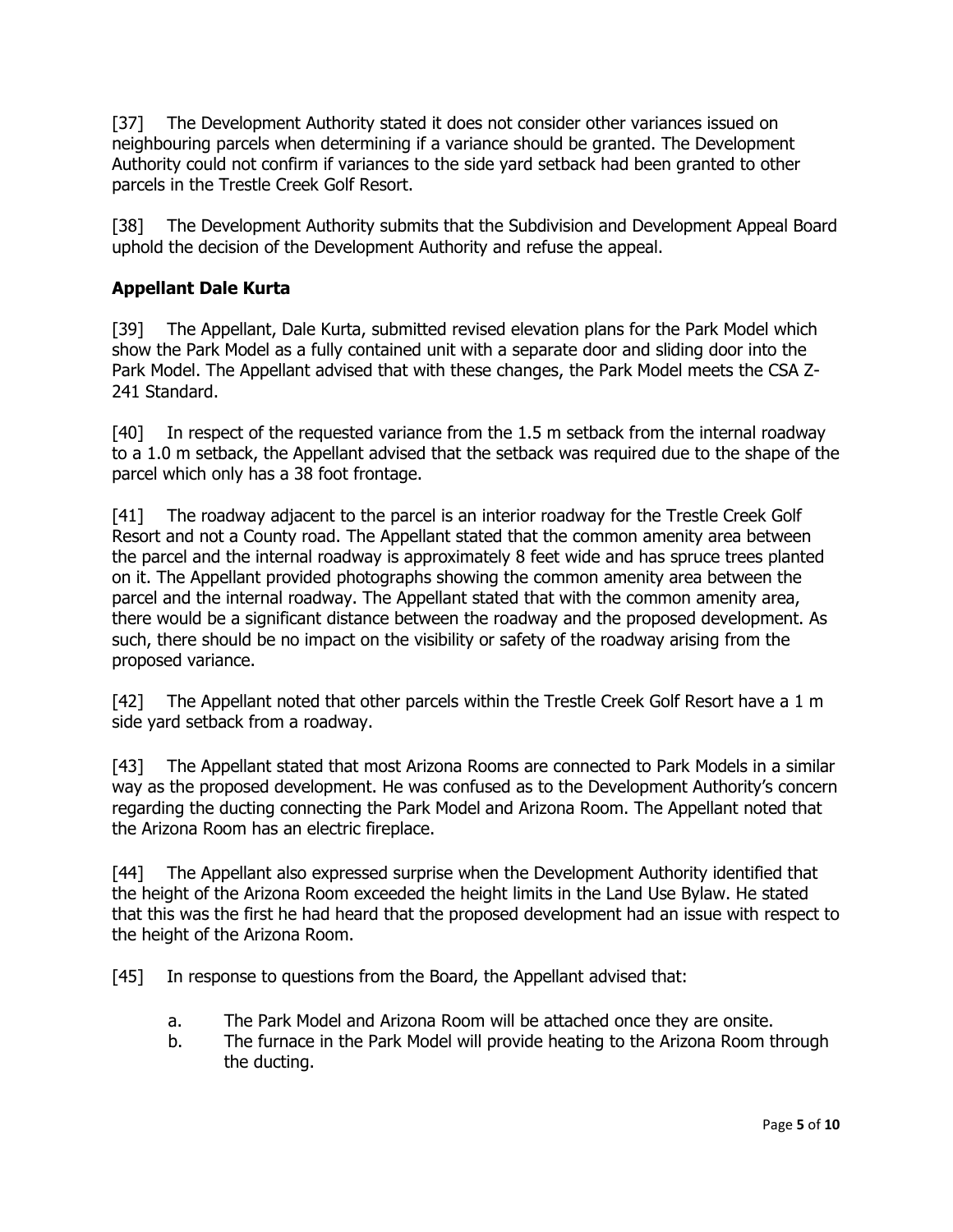## **FINDINGS OF FACT**

[46] In addition to the specific facts set out under the Board's reasons, the Board finds the following as facts.

[47] The Lands are located at 501 – 53126 Range Road 70, legally described as Plan 1122441, Unit 328 and is within the Trestle Creek Golf Resort in Entwistle, AB, Parkland County.

[48] The Lands are located within the Bareland Recreational Resort District under the Land Use Bylaw.

[49] The use of the Park Model is a Recreational Vehicle, Park Model.

[50] The use of the Arizona Room is an Accessory Use to the Recreational Vehicle, Park Model.

[51] The Appellant Dale Kurta is an affected person.

[52] The requested variances will not unduly interfere with the amenities of the neighbourhood, or materially interfere with or affect the use, enjoyment or value of neighbouring parcels of land.

#### **REASONS**

#### **Jurisdiction**

[53] The Board notes that its jurisdiction is found in section 687(3) of the MGA. In making this decision, the Board has examined the provisions of the Land Use Bylaw and has considered the oral and written submissions made by and on behalf of those who provided evidence: the Development Authority and the Appellant.

> 687(3) In determining an appeal, the subdivision and development appeal board (a) repealed 2020 c39 s10(52);

- (a.1) must comply with any applicable land use policies;
- (a.2) subject to section 638, must comply with any applicable statutory plans;
- (a.3) subject to clause (a.4) and (d), must comply with any land use bylaw in effect;
- (a.4) must comply with the applicable requirements of the regulations under the Gaming, Liquor and Cannabis Act respecting the location of premises described in a cannabis licence and distances between those premises and other premises;
	- (b) must have regard to but is not bound by the subdivision and development regulations;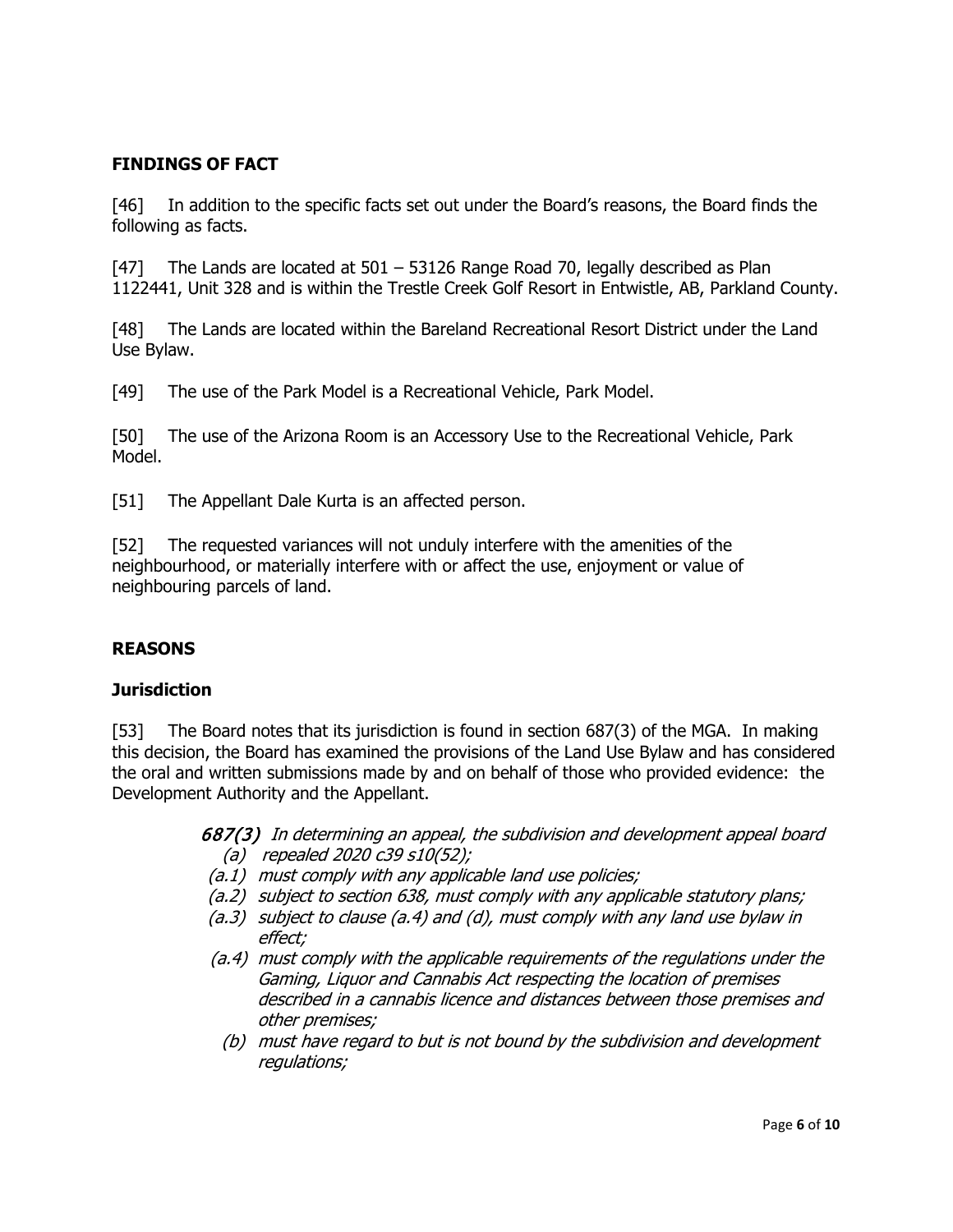- (c) may confirm, revoke or vary the order, decision or development permit or any condition attached to any of them or make or substitute an order, decision or permit of its own;
- (d) may make an order or decision or issue or confirm the issue of a development permit even though the proposed development does not comply with the land use bylaw if, in its opinion,
	- (i) the proposed development would not
		- (A) unduly interfere with the amenities of the neighbourhood, or
		- (B) materially interfere with or affect the use, enjoyment or value of neighbouring parcels of land,

and

(ii) the proposed development conforms with the use prescribed for that land or building in the land use bylaw.

### **Affected Persons**

[54] The first question the Board must determine is whether those appearing and speaking before the Board are affected persons. The Board notes that there was no objection made to those making submissions to the Board.

[55] As the Appellant is the one who applied for a development permit, he is affected by this appeal.

### **Statutory Plans**

[56] The only evidence before the Board on the applicable statutory plans is the information from the Development Authority. The Board heard no evidence that suggests that the proposed development is not in compliance with the statutory plans.

#### **Nature of the Use**

[57] The Board determined that the use is a Recreational Vehicle, Park Model with an Accessory Use for the reasons set out below.

[58] The Park Model, as shown in the revised elevation drawings provided by the Appellant meets the Land Use Bylaw definition of "Recreational Vehicle, Park Model" as it is built to the CSA Z-241 Standard on a single chassis. With revisions as shown on the revised elevation drawings, specifically the addition of a separate door and sliding door, the Park Model will stand as its own self-contained unit and will not require the addition of the Arizona Room to form a single unit.

[59] As such, the Board finds that the the Park Model meets the definition of Recreational Vehicle, Park Model. Recreational Vehicle, Park Model is a permitted use in the BRR – Bareland Recreational Resort District.

[60] The Board determined that the Arizona Room is an Accessory Use to the Recreational Vehicle, Park Model for the reasons set out below. An Accessory Use to a use allowed in Section 5.1.2(b) is a permitted use in the BRR – Bareland Recreational Resort District.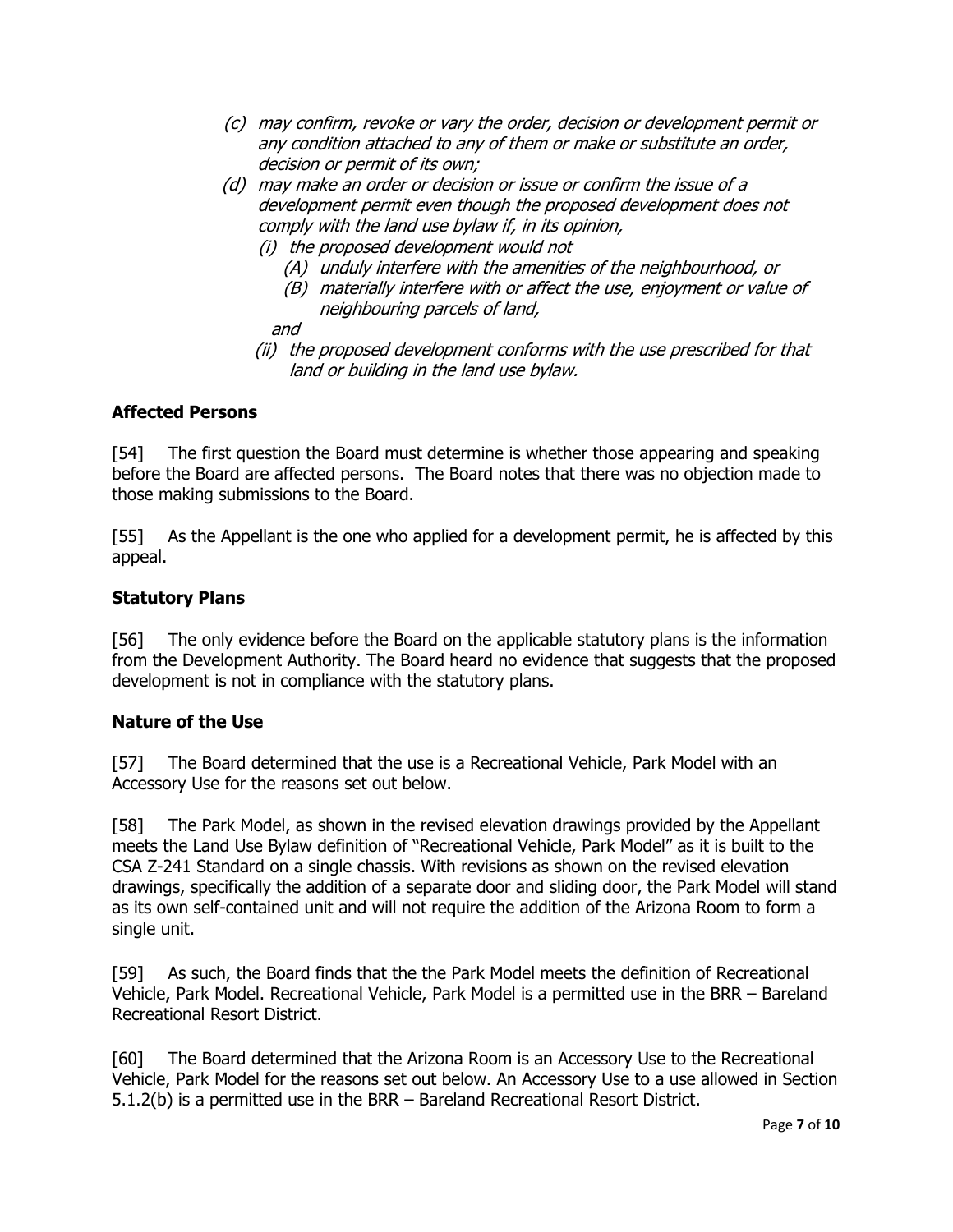[61] The Land Use Bylaw Section 20.2 defines "Accessory" as "subordinate, incidental to, and exclusively devoted to a principal Use or principal Building."

[62] As acknowledge by the Development Authority, the Arizona Room is exclusively devoted to the Park Model as per Section 11.1.1 and 20.2 of the Land Use Bylaw. The Arizona Room contains a living room, office and covered porch. The Arizona Room does not contain a kitchen, bathroom or sleeping facilities. The Arizona Room cannot be used for accommodation purposes as per Section 5.1.4(d). The use of the Arizona Room is dependent on the Park Model.

[63] The Board does not find that the connection of ductwork between the Park Model and the Arizona Room changes the use of the Arizona Room from an Accessory Use. The Appellant stated that the connection of the ducting between the Park Model and Arizona Room was common in the Park Models he had seen. The Land Use Bylaw contemplates that an Accessory Building may be attached to a Principal Building: see Section 11.1.5. The connection between the Arizona Room and Park Model does not change the fundamental nature of the Arizona Room as exclusively devoted to the Park Model.

[64] The Board finds as a fact that the Arizona Room is an Accessory Use to the Recreational Vehicle, Park Model. An Accessory Use to a permitted use under Section 5.1.2(b) is a permitted use in the BRR – Bareland Recreational Resort District.

## **Variance to the Land Use Bylaw**

- [65] The proposed development contains two variances from the Land Use Bylaw:
	- a. A decrease in the minimum side yard setback for external parcels from 1.5 m to 1.0 m; and
	- b. An increase in the height of the Accessory Building, the Arizona Room, from 3.5 m to 3.54 m.

#### Side Yard Setback

[66] The Board considered the Appellant's request for a variance in the side yard setback from 1.5 m to 1.0 m. The Appellant provided information that the common amenity area between the parcel and the roadway was 8 feet wide. With the 1.0 m setback, there will be approximately 11 feet between the proposed development and the roadway. There are trees planted on the common amenity area between the parcel and the roadway. The roadway is not a County road but rather an internal roadway within the Trestle Creek Golf Resort.

[67] The Board finds that with the common amenity area, there is approximately 11 feet between the proposed development and the roadway. The Board finds that this is sufficient to ensure visibility for any traffic on the roadway. The Board also notes that there are trees between the parcel and the roadway and finds that the variance in the setback would not impact visibility or safety. The Board finds that the variance of 0.5 m in the side yard setback will not unduly interfere with the amenities of the neighbourhood, or materially interfere with or affect the use, enjoyment or value of neighbouring parcels of land.

#### Height of the Arizona Room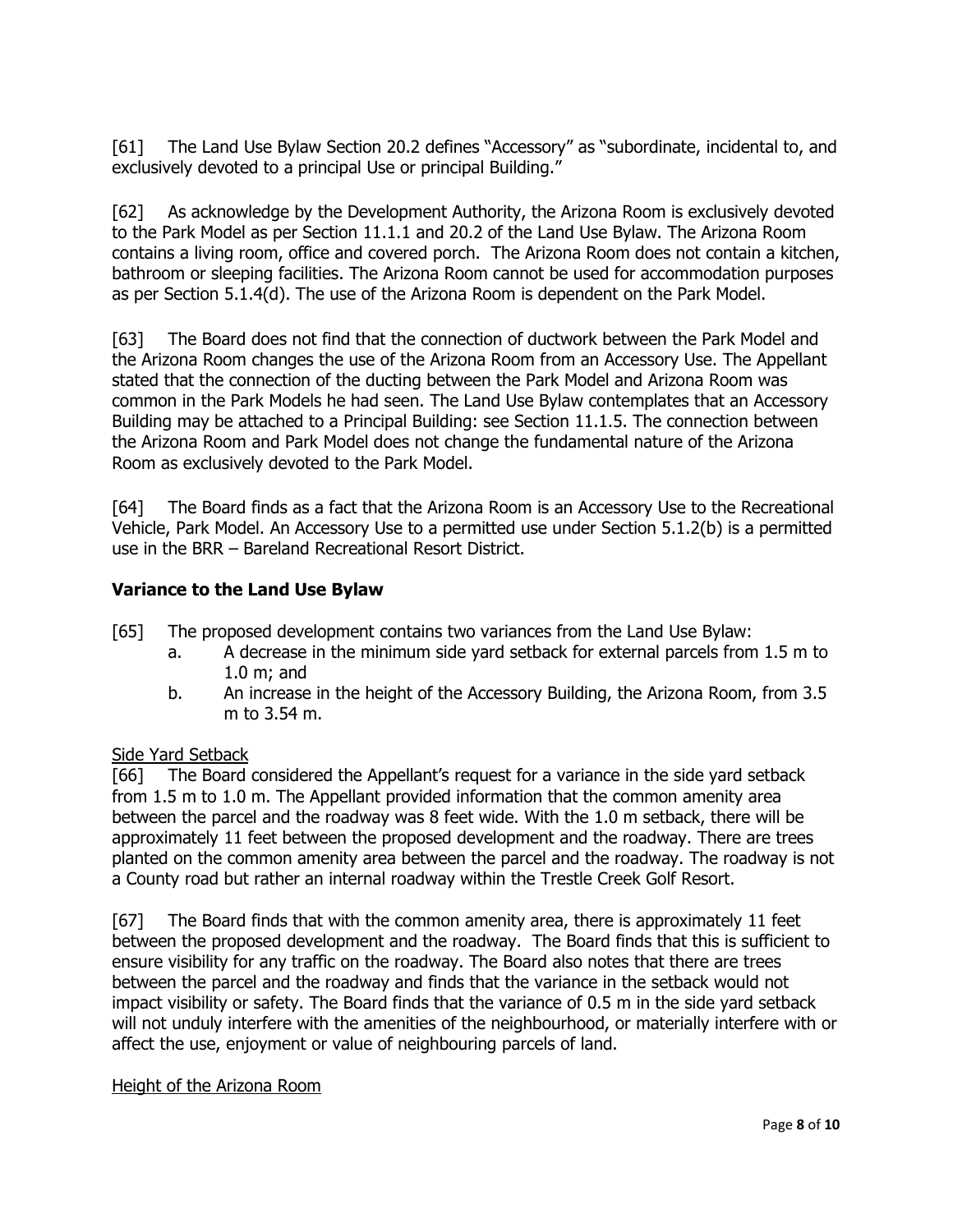[68] The Board notes that the wording in the Land Use Bylaw requiring that an Accessory Building "shall not exceed 3.5 m in height from the inside wall grade to the peak of the roof" is an unclear measurement. The Board questions where a measurement for an "inside wall grade" is meant to be taken.

[69] In the absence of any other evidence, the Board relies on the Development Authority's calculation of the height of the Arizona Room as 3.54 m. Section 5.1.5(c) of the Land Use Bylaw limits the height of an Accessory Building to 3.5 m.

[70] The Board has considered if the variance to allow an additional 4 cm of height is appropriate. The Board finds that the additional of 4 cm to the Arizona Room is minimal and will not unduly interfere with the amenities of the neighbourhood, or materially interfere with or affect the use, enjoyment or value of neighbouring parcels of land.

### **Conclusion**

[71] For the above reasons, the Board allows the appeal, and issues the Development Permit in accordance with the revised plans for the Park Model as submitted by the Appellant.

[72] Issued this  $4<sup>th</sup>$  day of May, 2022 for the Parkland County Subdivision and Development Appeal Board.

 $\mathcal{L}$  , we can also the contribution of  $\mathcal{L}$ Barb Williams, Clerk of the SDAB, on behalf of D. Smith, Chair SUBDIVISION AND DEVELOPMENT APPEAL BOARD This decision may be appealed to the Court of Appeal of Alberta on a question of law or jurisdiction, pursuant to Section 688 of the Municipal Government Act, RSA 2000, c M-26.

#### **APPENDIX "A"**

REPRESENTATIONS

#### **PERSON APPEARING**

- 1. Seghan MacDonald, Development Planner
- 2. Rachelle Trovato, Development Planner (Observer)
- 3. Dale Kurta, Appellant